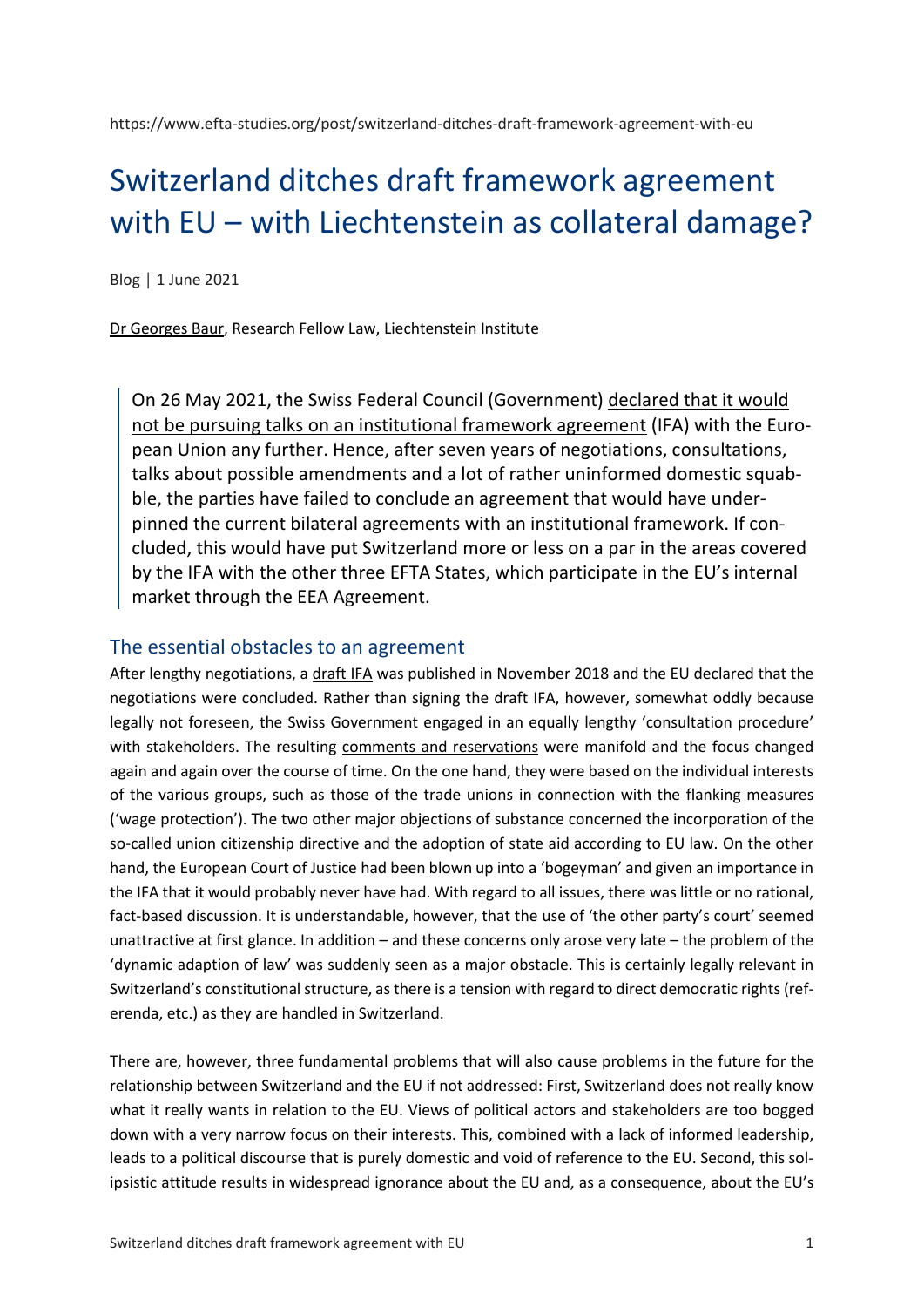'constitutional' limits and constraints. Third, following on from this, there is no awareness of the EU's essential character as a ['community of law'](https://www.europarl.europa.eu/thinktank/en/document.html?reference=EPRS_BRI(2017)599364) (*Rechtsgemeinschaft*). Hence, many actors in the Swiss discussion are oblivious to the fact that the conditions for a third country to participate in the EU's internal market are defined by law. Switzerland, much like the United Kingdom in the Brexit process, was essentially trying to negotiate on a political basis, claiming compromises, flexibility and pragmatism where the EU and its institutions tasked with the negotiations were unable to grant these legally. It might be worth looking into these fundamental problems of mutual understanding before attempting new negotiations, otherwise these might be doomed from the beginning as well.

### Consequences for the Swiss-EU relationship

In the course of the negotiations, but also during the consultation phase in which a large number of Swiss stakeholders expressed their views on the draft IFA, the [Commission stated](https://eeas.europa.eu/headquarters/headquarters-homepage_en/98996/What%20if%20there%20is%20no%20Institutional%20Framework%20Agreement%20(IFA)) that without an IFA the existing bilateral agreements would become obsolete, meaning that an update to the bilateral agreements will only be possible if it corresponds to the interests of the EU. This will lead to an erosion of the legal basis between the EU and Switzerland, and will mean that access to the internal market, where it was guaranteed before on the basis of the same rules, is no longer guaranteed. The [Commis](https://ec.europa.eu/commission/presscorner/detail/en/statement_21_2683)[sion repeated](https://ec.europa.eu/commission/presscorner/detail/en/statement_21_2683) this on 26 May in its first reaction to Switzerland's breaking off the negotiations. Above all, the EU does not need to take any action; it simply needs to do nothing and the bilateral agreements will erode all by themselves.

Incidentally, a first example arose immediately: [The EU did not agree to transfer the renewed medical](https://ec.europa.eu/commission/presscorner/detail/en/IP_21_2684)  [devices legislation](https://ec.europa.eu/commission/presscorner/detail/en/IP_21_2684) into its bilateral law with Switzerland. Mutual recognition and related trade-facilitating effects ceased to apply that very same day. This means that Switzerland no longer has equivalent access to the EU's internal market in this area. For example, the Swiss authorities are no longer informed about dangerous components for breast implants or hip prostheses. Conversely, parts produced in Switzerland, e.g. for coronavirus ventilators, may no longer meet EU safety standards and must therefore be re-tested before being exported to the EU single market. This significantly increases costs for companies.

### Consequences further afield: Liechtenstein

The aforementioned erosion of bilateral law between Switzerland and the EU will probably also affect the relationship between Liechtenstein and Switzerland, as there will be less and less convergence between the legal systems. For example, the requirements for parallel marketability are likely to increase if the bilateral agreement on technical barriers to trade is no longer supplemented, as is now the case with medical devices. This is because, accordingly, Swiss products can no longer be exported to the EU under the same unbureaucratic conditions. As a consequence, Liechtenstein is subject to a stronger obligation to control the parallel marketability of goods and ensure that non-recognised products are not exported into the other market.

Another example is food legislation, which is important for some Liechtenstein companies. The food law that applies to Liechtenstein is currently based on the bilateral agreement between Switzerland and the EU, the content of which corresponds to the relevant chapter of the EEA Agreement. If the agreement between Switzerland and the EU is no longer renewed or even terminated, Liechtenstein